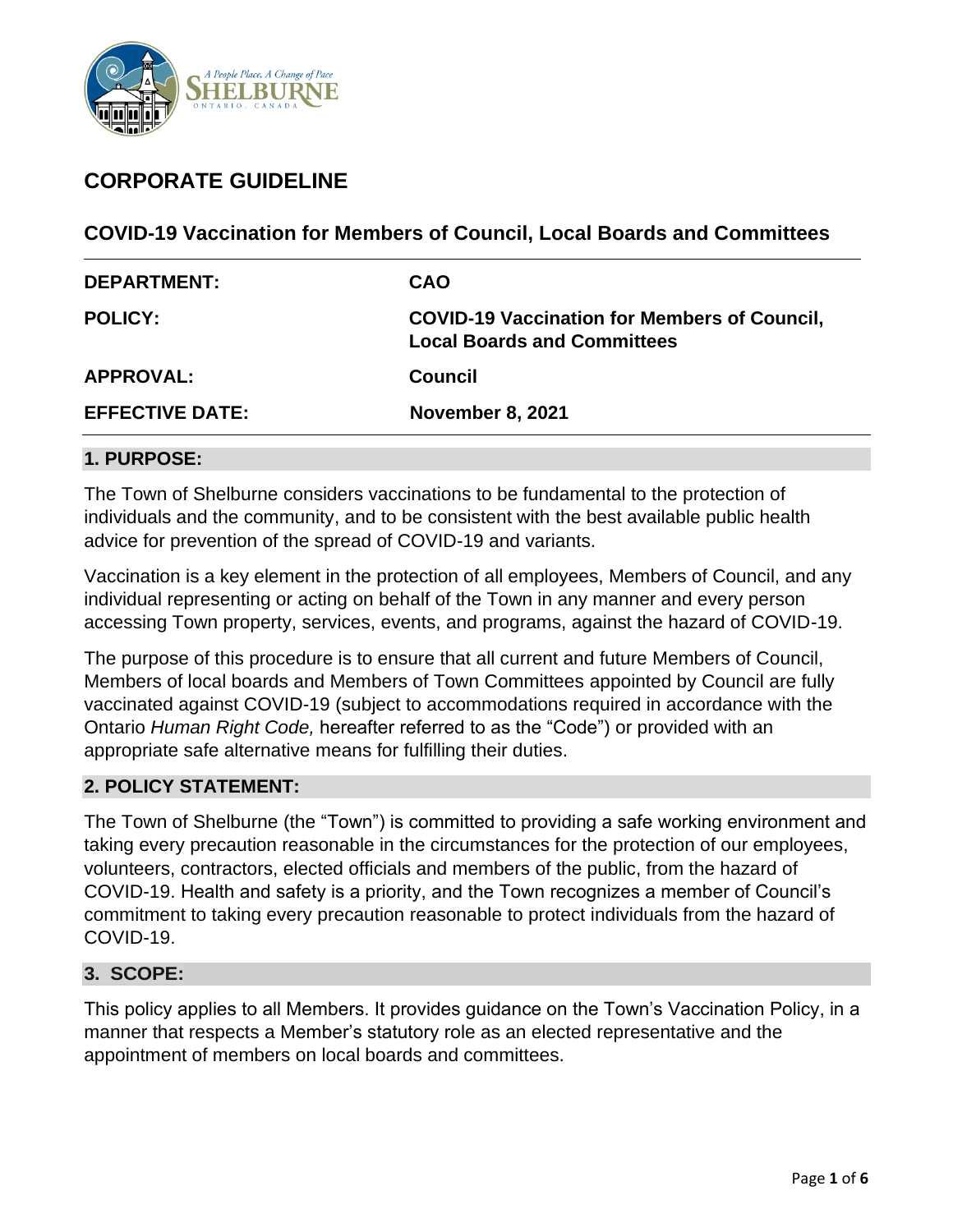

Adherence to this Policy will be required by any newly elected or appointed Members. Safe, alternative accommodations will be assessed based on individual cases.

#### **4. DEFINITIONS:**

**"CAO"** means the Chief Administrative Officer of the Municipality or Designate.

**"Clerk"** means the Clerk/Director of Legislative Services of the Municipality or Designate.

**"Corporation"** means The Corporation of the Town of Shelburne.

**"Council"** means the elected Municipal council of the Town of Shelburne.

**"Designated Member of Staff**" means staff assigned by the Chief Administrative Officer to facilitate the record keeping or collection of documents.

**"Educational Program"** means a program that has been approved by and/or provided by the Town of Shelburne and addresses the following learning components:

- How COVID-19 vaccines work
- Vaccine safety related to the development of the COVID-19 vaccines
- Benefits of vaccination against COVID-19
- Risks of not being vaccinated against COVID-19 and
- Possible side effects of COVID-19 vaccination

**"Fully Vaccinated"** means for the purposes of case/contact/outbreak management, an individual is defined as fully immunized once 14 days has passed after receiving their second dose of a two-dose COVID-19 vaccine series or their first dose of a one-dose COVID-19 vaccine series that is approved by Health Canada. In the future, this may include any required booster shots.

Vaccines approved by Health Canada are as follows:

- Pfizer-BioNtech COVID-19 vaccine
- Moderna COVID-19 vaccine
- Janssen (Johnson and Johnson) COVID-19 vaccine
- AstraZeneca/COVISHIELD COVID-19 vaccine

**"Members"** includes: the Mayor and Members of Council ("elected officials"), individuals appointed to all Town local boards and Town Committees ("Appointees") by Council.

**"Municipality"** means the Corporation of the Town of Shelburne.

**"Town"** means the Town of Shelburne.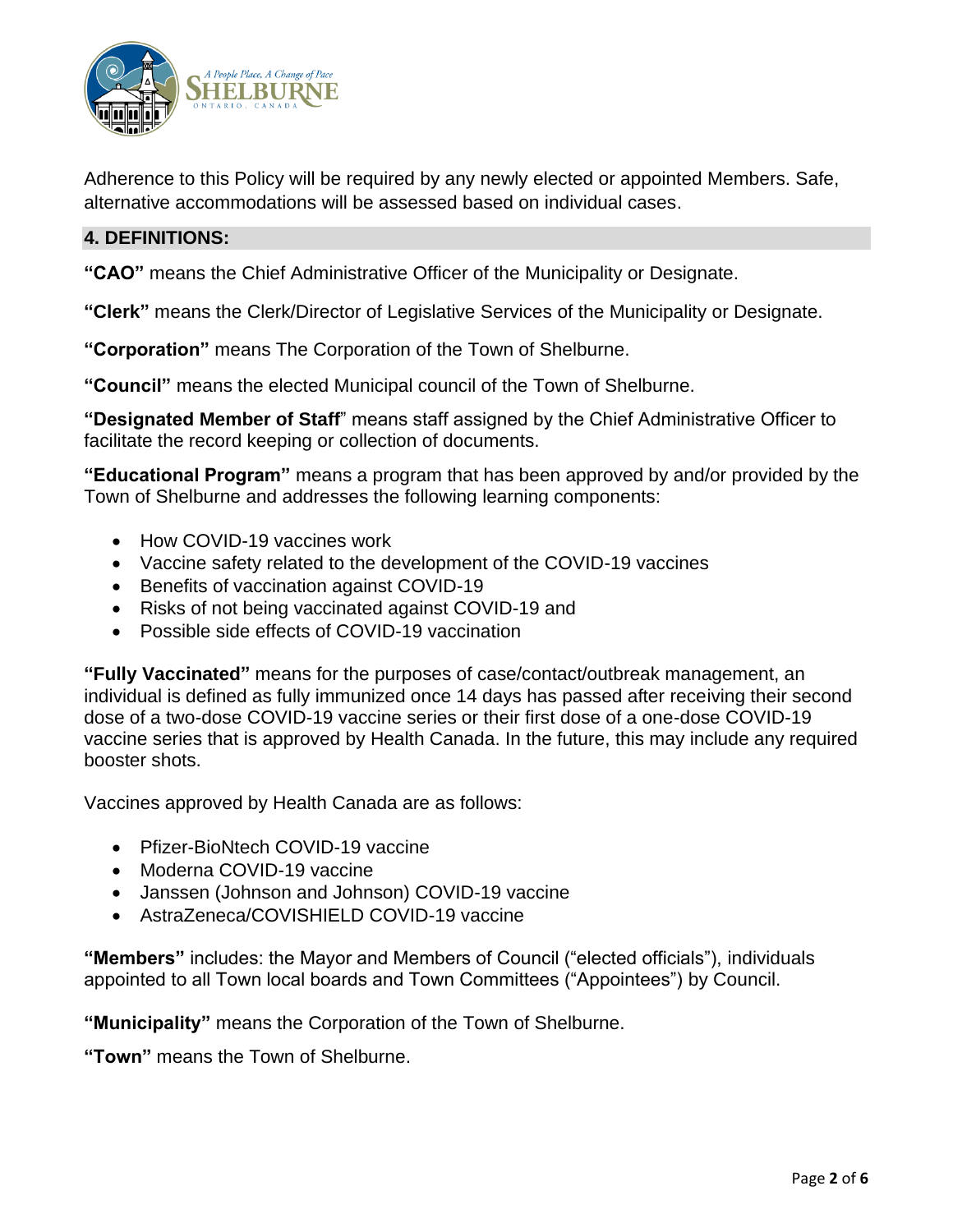

**"Town of Shelburne Properties"** means buildings, facilities and properties directly managed and administered by Town of Shelburne and Town staff.

**"Proof of Medical Exemption"** means written proof of a medical reason, provided by a physician or nurse practitioner in the extended class that sets out:

- 1. a documented medical reason for not being fully vaccinated against COVID-19, and
- 2. the effective time-period for the medical reason.

**"Proof of Vaccination"** means documentation issued by the Ontario Ministry of Health, other province or territory or international equivalent indicating individual immunization status against the COVID-19 virus.

#### **5. PROCEDURE:**

5.1 Town Council supports and will continue to follow Wellington-Dufferin-Guelph Public Health guidelines and recommendations in keeping with the following principles:

- An Elected Official is elected to represent their constituents
- An Elected Official's requirement for a safe, alternative accommodation does not require Council approval and their office cannot be declared vacant as a result of any accommodation
- An Elected Official reserves the right to participate as an active member of Council, regardless of any accommodation made; and
- In accordance with the Council Code of Conduct, Members of Council operate from a base of integrity, justice and courtesy

5.2 By December 6, 2021, all Members shall complete the Vaccination Status Form and return it to the Designated Member of Town staff. On the Vaccination Status Form, Members must either: (1) Confirm that they are Fully Vaccinated; (2) Confirm that they are not Fully Vaccinated; or (3) Confirm that they do not wish to disclose their vaccination status. Members who confirm that they are Fully Vaccinated must also submit Proof of Vaccination with their Vaccination Status Form. Members who decline to disclose their vaccination status shall be subject to the same requirements as Members who are not Fully Vaccinated.

5.3 Members who are unable to be vaccinated and/or are unable to comply with additional health and safety requirements applicable to unvaccinated Members for reasons relating to grounds protected by the Code should advise a Designated Member of Staff and the Town will follow the requirements of the Code with respect to the accommodation process.

5.4 If a Member is unable to be vaccinated for medical reasons, Proof of Medical Exemption must be provided by either a physician or nurse practitioner in the extended class.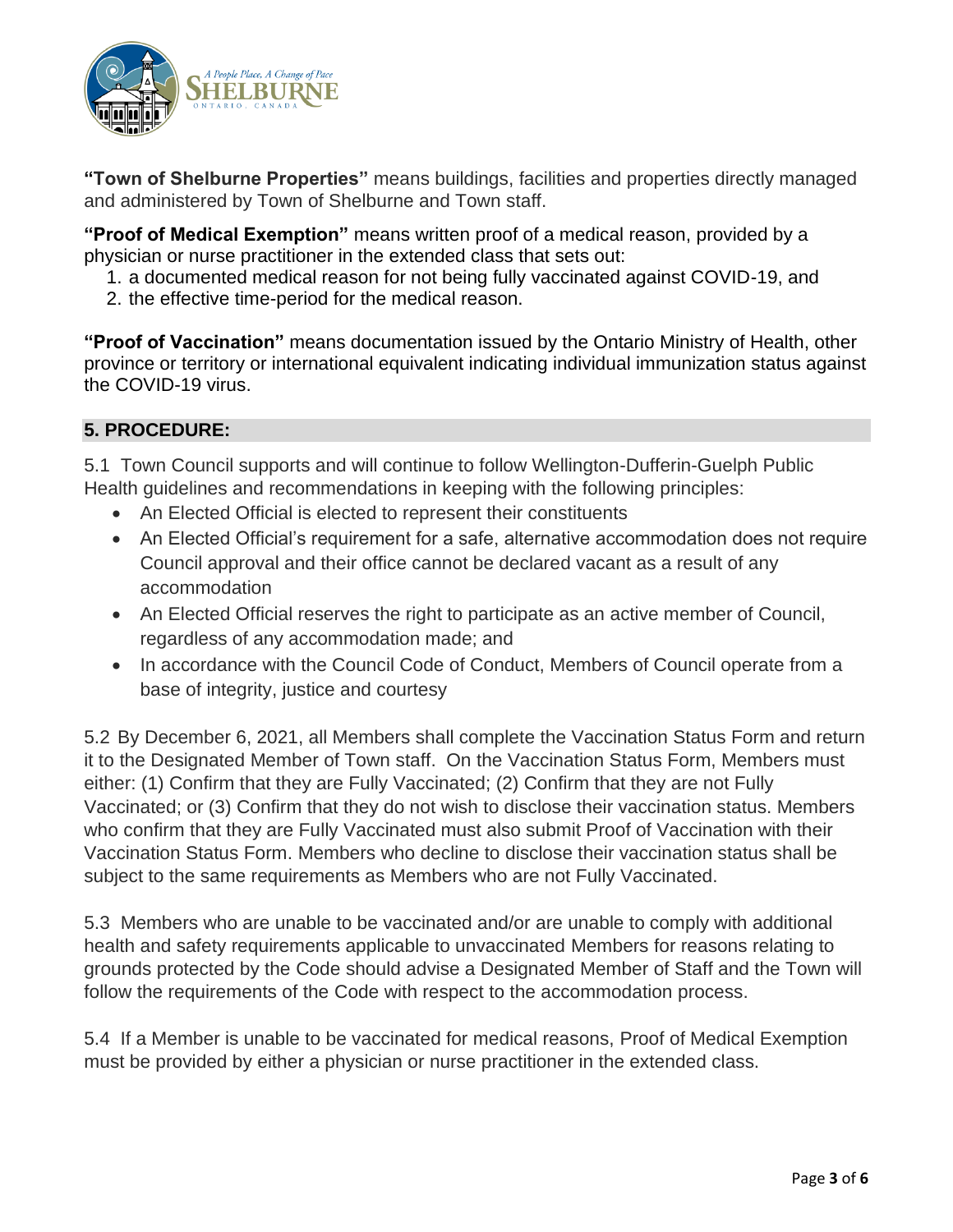

5.5 All medical information regarding vaccination status or accommodations will be treated with the highest confidentiality in compliance with applicable privacy legislation and will only be used for the purposes of administering the COVID-19 Vaccination Policy. The Vaccination Status Form will only be accessed by the Designated Member of Town staff to administer this policy and will be stored in a secure system, safeguarded by restricted access, ensuring the privacy of this medical information. This information will be destroyed if and when it is no longer required by the Town.

5.6 Until the Province of Ontario rescinds the proof of vaccination requirement to enter designated indoor spaces, Members who are unvaccinated and are not entitled to an accommodation in accordance with the *Code* will be restricted from entering all Town of Shelburne Properties. However, unvaccinated Members shall be permitted to continue participating remotely via video conference in Council, Local Boards, and Committee meetings in accordance with established policies, procedures, and by-laws, where applicable. Further, the Town of Shelburne will work with the Appointees of Council to Boards or Committees who are unvaccinated (or choose not to disclose their vaccination status) to ensure that such Appointees are able to safely fulfill their duties to constituents.

## **6. CONTIUNED COMPLIACE WITH ALL HEALTH AND SAFETY PRECAUTIONS:**

Unless a legislated or regulatory exemption applies, all Town of Shelburne elected officials and Appointees are expected and required to continue to comply with applicable health and safety measures to reduce the hazard of COVID-19, including but not limited to compliance with established town building and property access controls (e.g. screening), wearing a mask or face covering, using provided Personal Protective Equipment (PPE), maintaining appropriate physical distancing and self-monitoring of potential COVID-19 symptoms when engaged on behalf of the Town of Shelburne

#### **7. MANDATORY COVID-19 EDUCATION:**

Members who choose not to be vaccinated or who choose not to disclose their vaccination status (and are not unable to be vaccinated for reasons relating to grounds protected by the Code) must complete an Educational Program approved by the Town by December 20, 2021 to ensure they are adequately informed about the COVID-19 vaccines and the risks associated with being unvaccinated.

Members who continue to choose to remain unvaccinated (or who choose not to disclose their vaccination status) must declare, in writing, their intent to remain unvaccinated (or not to disclose their vaccination status) by December 21, 2021.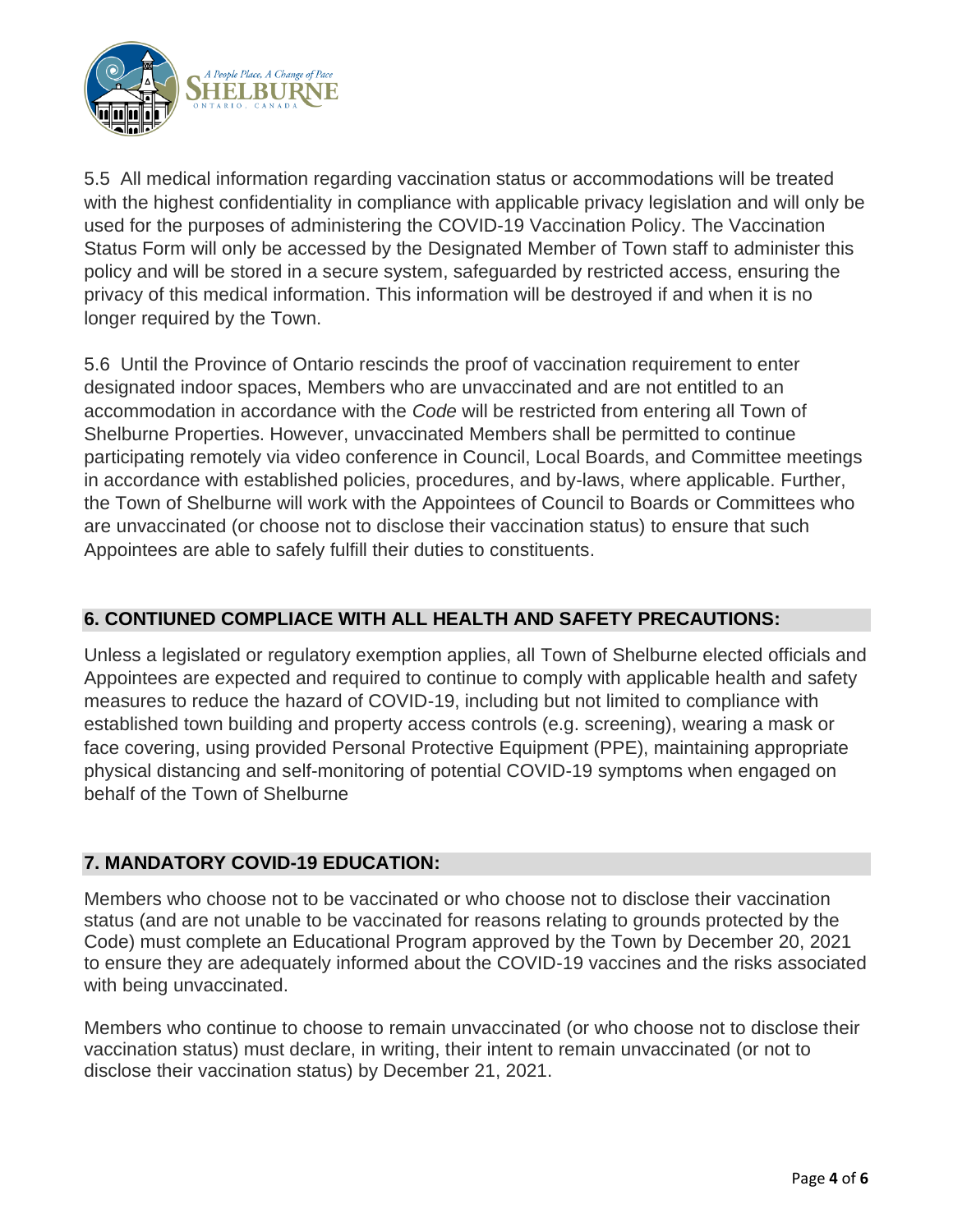

# **8. UNVACCINATED MEMBERS WITH A VALID HUMAN RIGHTS EXEMPTION:**

8.1 Members who are unable to be vaccinated and/or are unable to comply with additional health and safety requirements applicable to unvaccinated Members for reasons relating to grounds protected by the Code should advise the Town Clerk/Director of Legislative Services and the Town will follow the requirements of the Code with respect to the accommodation process.

8.2 Individual accommodations will be determined with the individual Member and the CAO and Town Clerk/Director of Legislative Services. The CAO will consult with the Town's Human Resources consultants as required. Members are expected to cooperate in this process and provide necessary documentation.

8.3 If rapid antigen testing is determined to be an appropriate form of accommodation, the accommodated Member shall be required to provide proof of a negative COVID-19 antigen screening test or equivalent in the manner requested by the Town prior to entering any Town facility. Members who screen positive on an antigen test shall be required to take a PCR test and follow the direction of the Health Unit. The Town will pay for the cost of rapid antigen tests required by Members who are unable to be vaccinated for reasons relating to grounds protected by the Code.

#### **9. MEMBERS RESPONSIBILITIES:**

Members are responsible for:

- Obtaining and submitting their Vaccination Status Form and individual Proof of Vaccination (if applicable) by December 6, 2021
- If additional booster doses of the COVID-19 vaccine are required, ensure subsequent doses are also submitted (to maintain Fully Vaccinated status, if applicable)
- Notifying the Town Clerk/Director of Legislative Services by December 6, 2021 that they are requesting an accommodation to be exempt from the requirement to be Fully Vaccinated for reasons related to the Code (if applicable)
- Continuing to follow health and safety protocols to ensure personal safety and prevent the spread of COVID-19 before and after vaccination
- Working and representing their constituents in a manner that is respectful to all
- Identifying opportunities to obtain a COVID-19 vaccination through community clinics
- Undergoing rapid antigen testing, at the cost of the Town where applicable, as required by the Town (i.e. if rapid antigen testing has been provided as an accommodation pursuant to the Code)

The Chief Administrative Officer or designate are delegated the authority to make administrative changes to this procedure that may be required from time to time due to legislative changes.